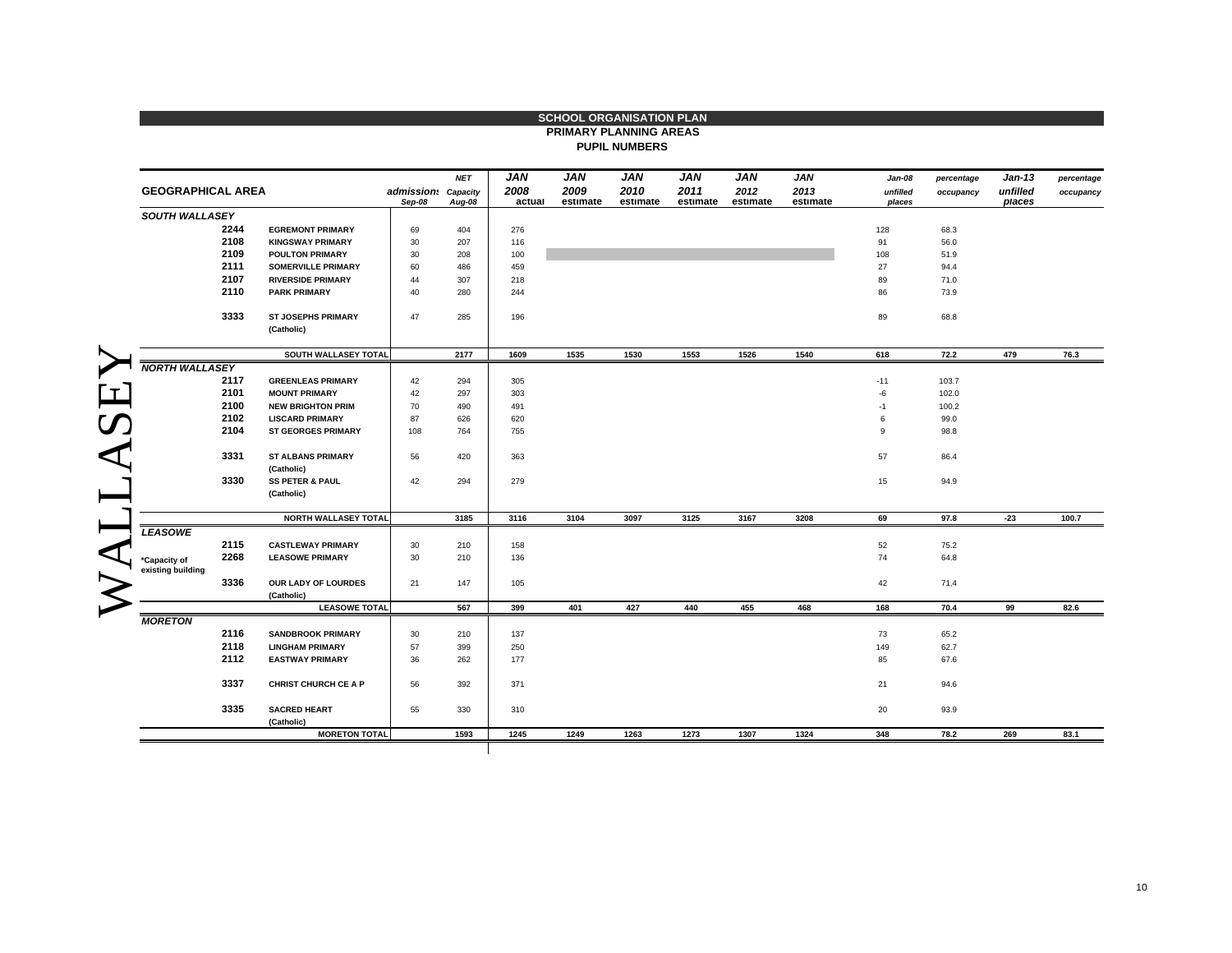|                          |      |                             |                               |            |            | <b>SCHOOL ORGANISATION PLAN</b> |                      |            |            |                    |                    |            |                      |            |
|--------------------------|------|-----------------------------|-------------------------------|------------|------------|---------------------------------|----------------------|------------|------------|--------------------|--------------------|------------|----------------------|------------|
|                          |      |                             |                               |            |            | <b>PRIMARY PLANNING AREAS</b>   |                      |            |            |                    |                    |            |                      |            |
|                          |      |                             |                               |            |            |                                 | <b>PUPIL NUMBERS</b> |            |            |                    |                    |            |                      |            |
|                          |      |                             |                               |            | <b>JAN</b> | <b>JAN</b>                      | <b>JAN</b>           | <b>JAN</b> | <b>JAN</b> |                    |                    |            |                      |            |
| <b>GEOGRAPHICAL AREA</b> |      |                             |                               | <b>NET</b> | 2008       | 2009                            | 2010                 | 2011       | 2012       | <b>JAN</b><br>2013 | Jan-08             | percentage | $Jan-13$<br>unfilled | percentage |
|                          |      |                             | admission: Capacity<br>Sep-08 | Aug-08     | actual     | estimate                        | estimate             | estimate   | estimate   | estimate           | unfilled<br>places | occupancy  | places               | occupancy  |
| <b>HOYLAKE/MEOLS</b>     |      |                             |                               |            |            |                                 |                      |            |            |                    |                    |            |                      |            |
|                          | 2234 | <b>GREAT MEOLS P</b>        | 60                            | 420        | 397        |                                 |                      |            |            |                    | 23                 | 94.5       |                      |            |
|                          | 3010 | <b>HOLY TRINITY CE P</b>    | 30                            | 210        | 185        |                                 |                      |            |            |                    | 25                 | 88.1       |                      |            |
|                          |      | HOYLAKE/MEOLS TOTAL         |                               | 630        | 582        | 579                             | 585                  | 581        | 579        | 578                | 48                 | 92.4       | 62                   | 90.3       |
| <b>WEST KIRBY</b>        |      |                             |                               |            |            |                                 |                      |            |            |                    |                    |            |                      |            |
|                          | 2226 | <b>BLACK HORSE HILL INF</b> | 60                            | 180        | 123        |                                 |                      |            |            |                    | 57                 | 68.3       |                      |            |
|                          | 2232 | BL ACK HORSE HILL JUN       | 60                            | 240        | 193        |                                 |                      |            |            |                    | 47                 | 80.4       |                      |            |
|                          | 2221 | <b>WEST KIRBY PRIMARY</b>   | 37                            | 259        | 250        |                                 |                      |            |            |                    | 9                  | 96.5       |                      |            |
|                          | 3009 | ST BRIDGETS CE P            | 56                            | 392        | 395        |                                 |                      |            |            |                    | $-3$               | 100.8      |                      |            |
|                          |      | <b>WEST KIRBY TOTAL</b>     |                               | 1071       | 961        | 991                             | 975                  | 976        | 969        | 962                | 110                | 89.7       | 109                  | 89.8       |
| <b>GREASBY</b>           |      |                             |                               |            |            |                                 |                      |            |            |                    |                    |            |                      |            |
|                          | 2227 | <b>BROOKDALE PRIMARY</b>    | 38                            | 237        | 212        |                                 |                      |            |            |                    | 25                 | 89.5       |                      |            |
|                          | 2220 | <b>GREASBY INFANTS</b>      | 60                            | 189        | 159        |                                 |                      |            |            |                    | 30                 | 84.1       |                      |            |
|                          | 2225 | <b>GREASBY JUNIOR</b>       | 77                            | 308        | 279        |                                 |                      |            |            |                    | 29                 | 90.6       |                      |            |
|                          |      |                             |                               |            |            |                                 |                      |            |            |                    |                    |            |                      |            |
|                          | 3364 | *OUR LADY OF PITY           | 60                            | 420        | 406        |                                 |                      |            |            |                    | 14                 | 96.7       |                      |            |
|                          |      | (Catholic)                  |                               |            |            |                                 |                      |            |            |                    |                    |            |                      |            |
|                          |      | <b>GREASBY TOTAL</b>        |                               | 1154       | 1056       | 1053                            | 1026                 | 1010       | 1000       | 996                | 98                 | 91.5       | 158                  | 86.3       |
| PENSBY/THINGWALL         |      |                             |                               |            |            |                                 |                      |            |            |                    |                    |            |                      |            |
|                          | 2224 | <b>IRBY PRIMARY</b>         | 30                            | 210        | 211        |                                 |                      |            |            |                    | $-1$               | 100.5      |                      |            |
|                          | 2267 | <b>PENSBY PARK P</b>        | 17                            | 120        | 32         |                                 |                      |            |            |                    | 88                 | 26.7       |                      |            |
|                          | 2228 | <b>PENSBY INFANTS</b>       | 40                            | 120        | 90         |                                 |                      |            |            |                    | 30                 | 75.0       |                      |            |
|                          | 2223 | PENSBY JUNIOR               | 44                            | 180        | 102        |                                 |                      |            |            |                    | 78                 | 56.7       |                      |            |
|                          |      | PENSBY PRIMARY (from 2008)  | 30                            | 240        | 192        |                                 |                      |            |            |                    | 48                 | 80.0       |                      |            |
|                          | 2264 | <b>THINGWALL PRIMARY</b>    | 30                            | 210        | 220        |                                 |                      |            |            |                    | $-10$              | 104.8      |                      |            |
|                          | 3351 | <b>DAWPOOL CE PRIMARY</b>   | 30                            | 210        | 220        |                                 |                      |            |            |                    | $-10$              | 104.8      |                      |            |
|                          | 3365 | *LADYMOUNT PRIMARY          | 30                            | 240        | 238        |                                 |                      |            |            |                    | $\overline{2}$     | 99.2       |                      |            |
|                          |      | (Catholic)                  |                               |            |            |                                 |                      |            |            |                    |                    |            |                      |            |
|                          |      | PENSBY/THINGWALL TOTAL      |                               | 1290       | 1113       | 1093                            | 1064                 | 1052       | 1041       | 1024               | 177                | 86.3       | 86                   | 92.3       |
|                          |      |                             |                               |            |            |                                 |                      |            |            |                    |                    |            |                      |            |
| <b>HESWALL</b>           |      |                             |                               |            |            |                                 |                      |            |            |                    |                    |            |                      |            |
|                          | 2229 | <b>BARNSTON PRIMARY</b>     | 45                            | 315        | 306        |                                 |                      |            |            |                    | 9                  | 97.1       |                      |            |
|                          | 2238 | <b>GAYTON PRIMARY</b>       | 30                            | 210        | 225        |                                 |                      |            |            |                    | $-15$              | 107.1      |                      |            |
|                          | 2250 | <b>HESWALL PRIMARY</b>      | 30                            | 210        | 215        |                                 |                      |            |            |                    | $-5$               | 102.4      |                      |            |
|                          | 3352 | <b>ST PETERS CE PRIMARY</b> | 45                            | 315        | 299        |                                 |                      |            |            |                    | 16                 | 94.9       |                      |            |
|                          |      | <b>HESWALL TOTAL</b>        |                               | 1050       | 1045       | 1044                            | 1031                 | 1018       | 999        | 1010               | 5                  | 99.5       | 40                   | 96.2       |
|                          |      |                             |                               |            |            |                                 |                      |            |            |                    |                    |            |                      |            |

**\*Our Lady of Pity and Ladymount Catholic Primary are both Voluntary Aided schools and serve a wider area than their geographical locations.**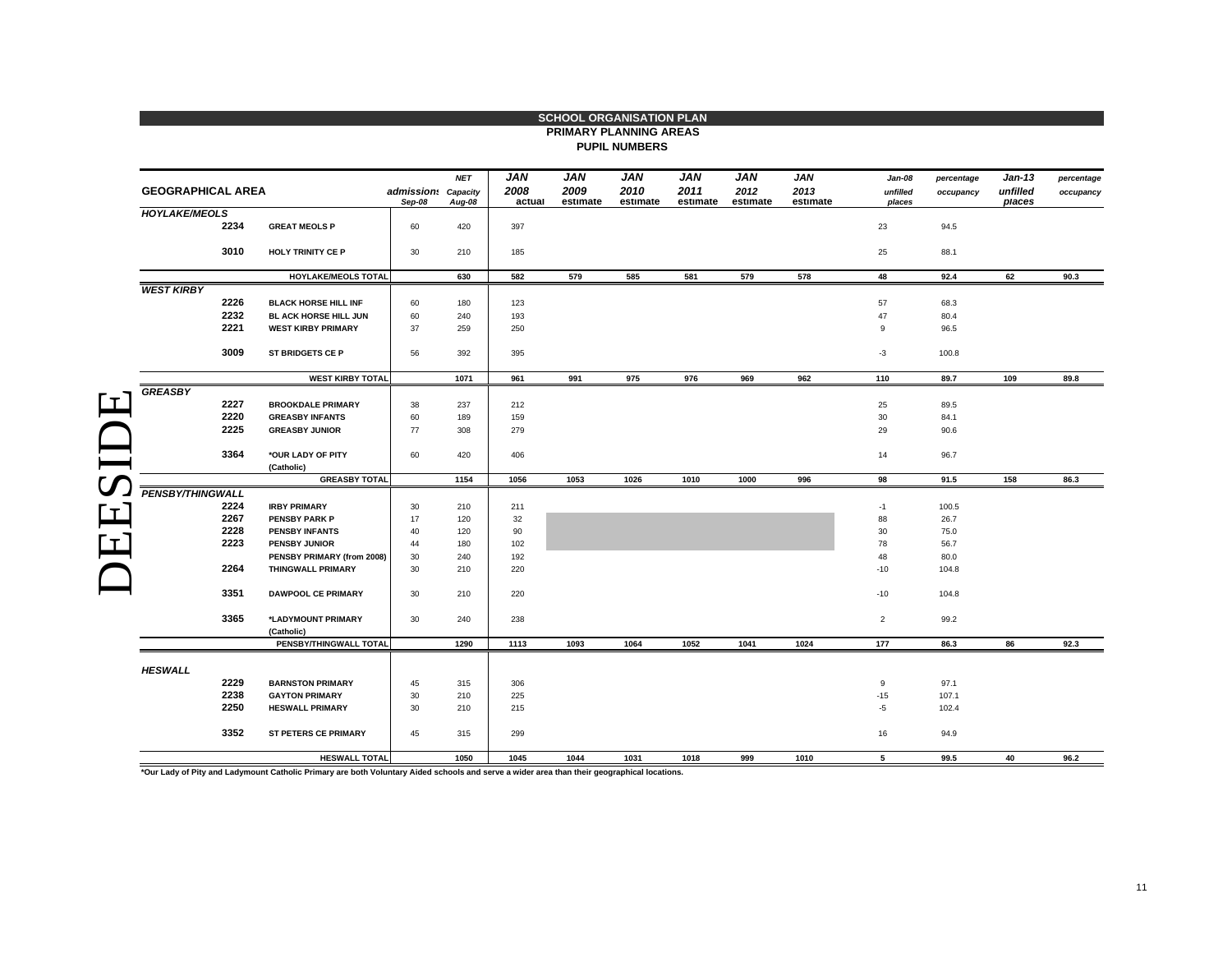|                          |                                      |                               |            |                |                  | PRIMARY PLANNING AREAS |                  |                  |                  |                    |            |                    |            |
|--------------------------|--------------------------------------|-------------------------------|------------|----------------|------------------|------------------------|------------------|------------------|------------------|--------------------|------------|--------------------|------------|
|                          |                                      |                               |            |                |                  | <b>PUPIL NUMBERS</b>   |                  |                  |                  |                    |            |                    |            |
|                          |                                      |                               | <b>NET</b> | <b>JAN</b>     | <b>JAN</b>       | <b>JAN</b>             | <b>JAN</b>       | <b>JAN</b>       | <b>JAN</b>       | Jan-08             | percentage | $Jan-13$           | percentage |
| <b>GEOGRAPHICAL AREA</b> |                                      | admission: Capacity<br>Sep-08 | Aug-08     | 2008<br>actual | 2009<br>estimate | 2010<br>estimate       | 2011<br>estimate | 2012<br>estimate | 2013<br>estimate | unfilled<br>places | occupancy  | unfilled<br>places | occupancy  |
| <b>BROMBOROUGH</b>       |                                      |                               |            |                |                  |                        |                  |                  |                  |                    |            |                    |            |
| 2215                     | <b>BROOKHURST P</b>                  | 30                            | 243        | 204            |                  |                        |                  |                  |                  | 39                 | 84.0       |                    |            |
| 2274                     | <b>HEYGARTH PRIMARY</b>              | 45                            | 315        | 287            |                  |                        |                  |                  |                  | 28                 | 91.1       |                    |            |
| 2214                     | <b>MENDELL PRIMARY</b>               | 25                            | 175        | 153            |                  |                        |                  |                  |                  | 22                 | 87.4       |                    |            |
| 2276                     | <b>MILLFIELDS PRIMARY</b>            | 28                            | 174        | 162            |                  |                        |                  |                  |                  | 12                 | 93.1       |                    |            |
| 2217                     | <b>RAEBURN PRIMARY</b>               | 50                            | 350        | 373            |                  |                        |                  |                  |                  | $-23$              | 106.6      |                    |            |
| 2201                     | <b>WOODSLEE PRIMARY</b>              | 46                            | 322        | 290            |                  |                        |                  |                  |                  | 32                 | 90.1       |                    |            |
| 3361                     | <b>CHRIST THE KING</b>               | 55                            | 385        | 354            |                  |                        |                  |                  |                  | 31                 | 91.9       |                    |            |
|                          | (Catholic)                           |                               |            |                |                  |                        |                  |                  |                  |                    |            |                    |            |
|                          | <b>BROMBOROUGH TOTAL</b>             |                               | 1964       | 1823           | 1787             | 1774                   | 1779             | 1801             | 1819             | 141                | 92.8       | 145                | 92.6       |
| <b>BEBINGTON</b>         |                                      |                               |            |                |                  |                        |                  |                  |                  |                    |            |                    |            |
| 2218                     | <b>BRACKENWOOD INF</b>               | 60                            | 196        | 156            |                  |                        |                  |                  |                  | 40                 | 79.6       |                    |            |
| 2210                     | <b>BRACKENWOOD JUN</b>               | 65                            | 240        | 221            |                  |                        |                  |                  |                  | 19                 | 92.1       |                    |            |
| 2203                     | <b>HIGHER BEBINGTON JUN</b>          | 80                            | 342        | 315            |                  |                        |                  |                  |                  | 27                 | 92.1       |                    |            |
| 2204                     | <b>TOWN LANE INFANTS</b>             | 74                            | 214        | 222            |                  |                        |                  |                  |                  | $-8$               | 103.7      |                    |            |
| 2205                     | <b>GROVE ST PRIMARY</b>              | 60                            | 402        | 358            |                  |                        |                  |                  |                  | 44                 | 89.1       |                    |            |
| 2200                     | <b>STANTON ROAD P</b>                | 50                            | 322        | 291            |                  |                        |                  |                  |                  | 31                 | 90.4       |                    |            |
| 2266                     | <b>CHURCH DRIVE P</b>                | 40                            | 280        | 258            |                  |                        |                  |                  |                  | 22                 | 92.1       |                    |            |
| 3350                     | <b>ST ANDREWS P</b>                  | 30                            | 210        | 196            |                  |                        |                  |                  |                  | 14                 | 93.3       |                    |            |
| 3362                     | <b>ST JOHNS INFANT</b>               | 60                            | 180        | 175            |                  |                        |                  |                  |                  | 5                  | 97.2       |                    |            |
| 3360                     | <b>ST JOHNS JUNIOR</b>               | 60                            | 239        | 217            |                  |                        |                  |                  |                  | 22                 | 90.8       |                    |            |
|                          | (Catholic)<br><b>BEBINGTON TOTAL</b> |                               | 2625       | 2409           | 2415             | 2424                   | 2440             | 2475             | 2483             | 216                | 91.8       | 142                | 94.6       |
|                          |                                      |                               |            |                |                  |                        |                  |                  |                  |                    |            |                    |            |
| THORNTON HOL 2212        | <b>THORNTON HOUGH</b>                | 23                            | 158        | 133            |                  |                        |                  |                  |                  | 25                 | 84.2       |                    |            |
|                          | <b>THORNTON HOUGH TOTAL</b>          |                               | 158        | 133            | 133              | 144                    | 145              | 142              | 143              | 25                 | 84.2       | 15                 | 90.8       |
|                          |                                      |                               |            |                |                  |                        |                  |                  |                  |                    |            |                    |            |
| <b>SPITAL</b><br>2231    | <b>POULTON LANCELYN</b>              | 60                            | 420        | 410            |                  |                        |                  |                  |                  | 10                 | 97.6       |                    |            |
|                          | SPITAL TOTAL                         |                               | 420        | 410            | 407              | 409                    | 412              | 414              | 413              | 10 <sup>1</sup>    | 97.6       | $\overline{7}$     | 98.4       |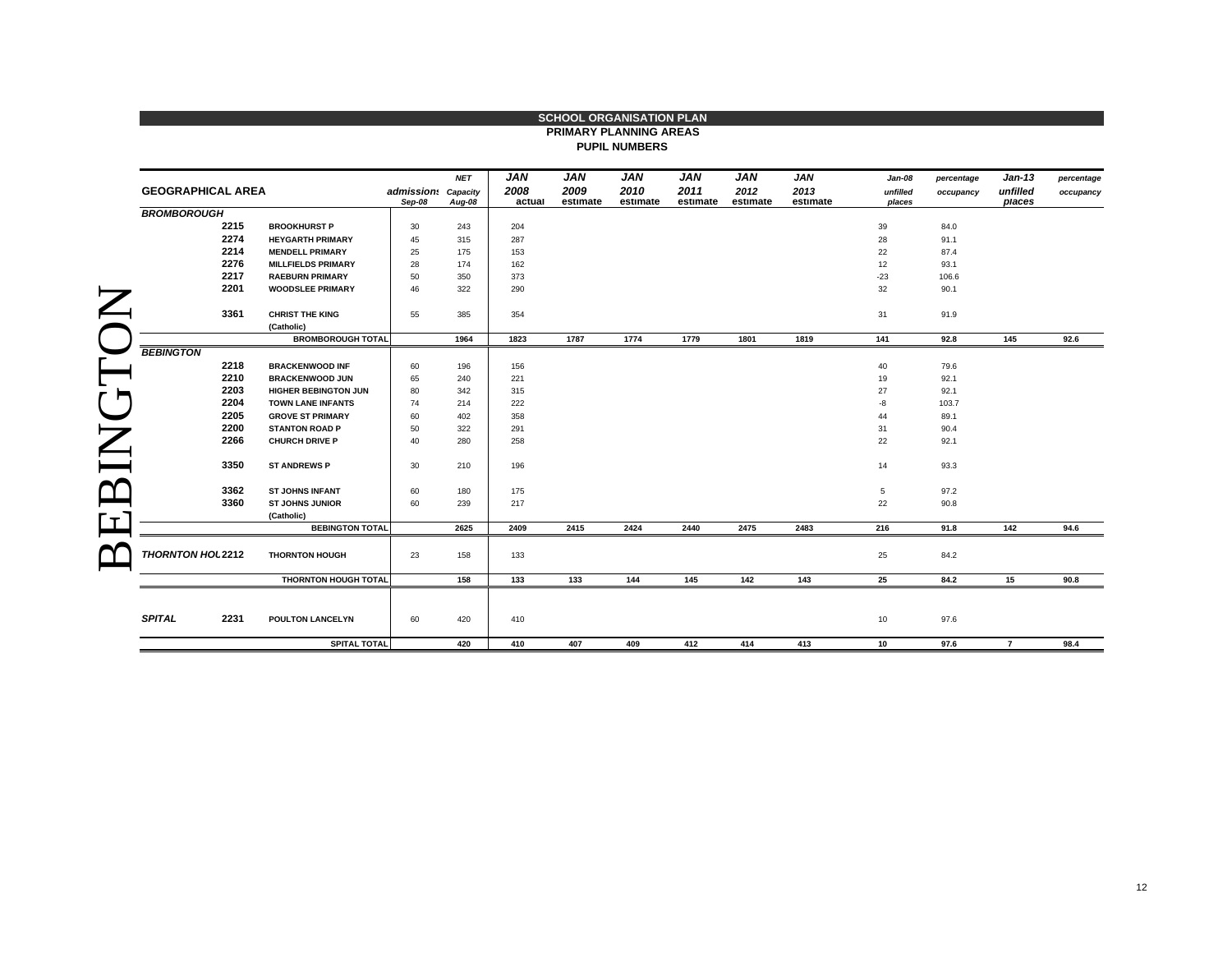|                          |                                                                    |        |                               |                |                  | <b>PRIMARY PLANNING AREAS</b><br><b>PUPIL NUMBERS</b> |                  |                  |                  |                    |            |                    |            |
|--------------------------|--------------------------------------------------------------------|--------|-------------------------------|----------------|------------------|-------------------------------------------------------|------------------|------------------|------------------|--------------------|------------|--------------------|------------|
|                          |                                                                    |        | <b>NET</b>                    | JAN            | JAN              | JAN                                                   | <b>JAN</b>       | JAN              | <b>JAN</b>       | Jan-08             | percentage | <b>Jan-13</b>      | percentage |
|                          | <b>GEOGRAPHICAL AREA</b>                                           |        | admission: Capacity<br>Aug-08 | 2008<br>actual | 2009<br>estimate | 2010<br>estimate                                      | 2011<br>estimate | 2012<br>estimate | 2013<br>estimate | unfilled<br>places | occupancy  | unfilled<br>places | occupancy  |
| <b>UPTON</b>             |                                                                    | Sep-08 |                               |                |                  |                                                       |                  |                  |                  |                    |            |                    |            |
| 2256                     | <b>OVERCHURCH INFANTS</b>                                          | 90     | 269                           | 241            |                  |                                                       |                  |                  |                  | 28                 | 89.6       |                    |            |
| 2270                     | <b>OVERCHURCH JUNIOR</b>                                           | 103    | 412                           | 371            |                  |                                                       |                  |                  |                  | 41                 | 90.0       |                    |            |
| 3321                     | <b>ST JOSEPHS PRIMARY</b><br><b>UPTON (Catholic)</b>               | 42     | 315                           | 325            |                  |                                                       |                  |                  |                  | $-10$              | 103.2      |                    |            |
|                          | <b>UPTON TOTAL</b>                                                 |        | 996                           | 937            | 912              | 915                                                   | 906              | 904              | 901              | 59                 | 94.1       | 95                 | 90.5       |
| <b>NOCTORUM</b>          |                                                                    |        |                               |                |                  |                                                       |                  |                  |                  |                    |            |                    |            |
| 2279                     | <b>HILLSIDE PRIMARY</b>                                            | 30     | 210                           | 155            |                  |                                                       |                  |                  |                  | 55                 | 73.8       |                    |            |
| 2278<br>3300             | <b>TOWNFIELD PRIMARY</b>                                           | 60     | 420                           | 400            |                  |                                                       |                  |                  |                  | 20                 | 95.2       |                    |            |
|                          | <b>OXTON ST SAVIOURS CE</b>                                        | 35     | 262                           | 240            |                  |                                                       |                  |                  |                  | 22                 | 91.6       |                    |            |
| 3322                     | <b>ST PETERS PRIMARY</b><br>(Catholic)                             | 22     | 150                           | 148            |                  |                                                       |                  |                  |                  | $\overline{2}$     | 98.7       |                    |            |
|                          | <b>NOCTORUM TOTAL</b>                                              |        | 1042                          | 943            | 951              | 966                                                   | 964              | 962              | 982              | 99                 | 90.5       | 60                 | 94.3       |
| <b>BEECHWOOD</b><br>2254 | <b>MANOR PRIMARY</b>                                               | 30     | 210                           | 122            |                  |                                                       |                  |                  |                  | 88                 | 58.1       |                    |            |
| 2001                     | <b>BIDSTON VILLAGE CE</b>                                          | 50     | 350                           | 275            |                  |                                                       |                  |                  |                  | 75                 | 78.6       |                    |            |
| 3324                     | <b>ST PAULS PRIMARY</b><br>(Catholic)                              | 19     | 117                           | 88             |                  |                                                       |                  |                  |                  | 29                 | 75.2       |                    |            |
|                          | <b>BEECHWOOD TOTAL</b>                                             |        | 677                           | 485            | 495              | 497                                                   | 483              | 476              | 476              | 192                | 71.6       | 201                | 70.3       |
| <b>WOODCHURCH</b>        |                                                                    |        |                               |                |                  |                                                       |                  |                  |                  |                    |            |                    |            |
| 2265                     | <b>ARROWE HILL PRIMARY</b>                                         | 30     | 210                           | 115            |                  |                                                       |                  |                  |                  | 95                 | 54.8       |                    |            |
| 2252                     | <b>FENDER PRIMARY</b>                                              | 30     | 210                           | 180            |                  |                                                       |                  |                  |                  | 30                 | 85.7       |                    |            |
| 3304                     | <b>WOODCHURCH CE P</b>                                             | 30     | 210                           | 218            |                  |                                                       |                  |                  |                  | -8                 | 103.8      |                    |            |
| 3371                     | <b>ST MICHAEL &amp; ALL</b><br><b>ANGELS PRIMARY</b><br>(Catholic) | 30     | 204                           | 148            |                  |                                                       |                  |                  |                  | 56                 | 72.5       |                    |            |
|                          | <b>WOODCHURCH TOTAL</b>                                            |        | 834                           | 661            | 635              | 619                                                   | 608              | 612              | 604              | 173                | 79.3       | 230                | 72.4       |

## **SCHOOL ORGANISATION PLAN**